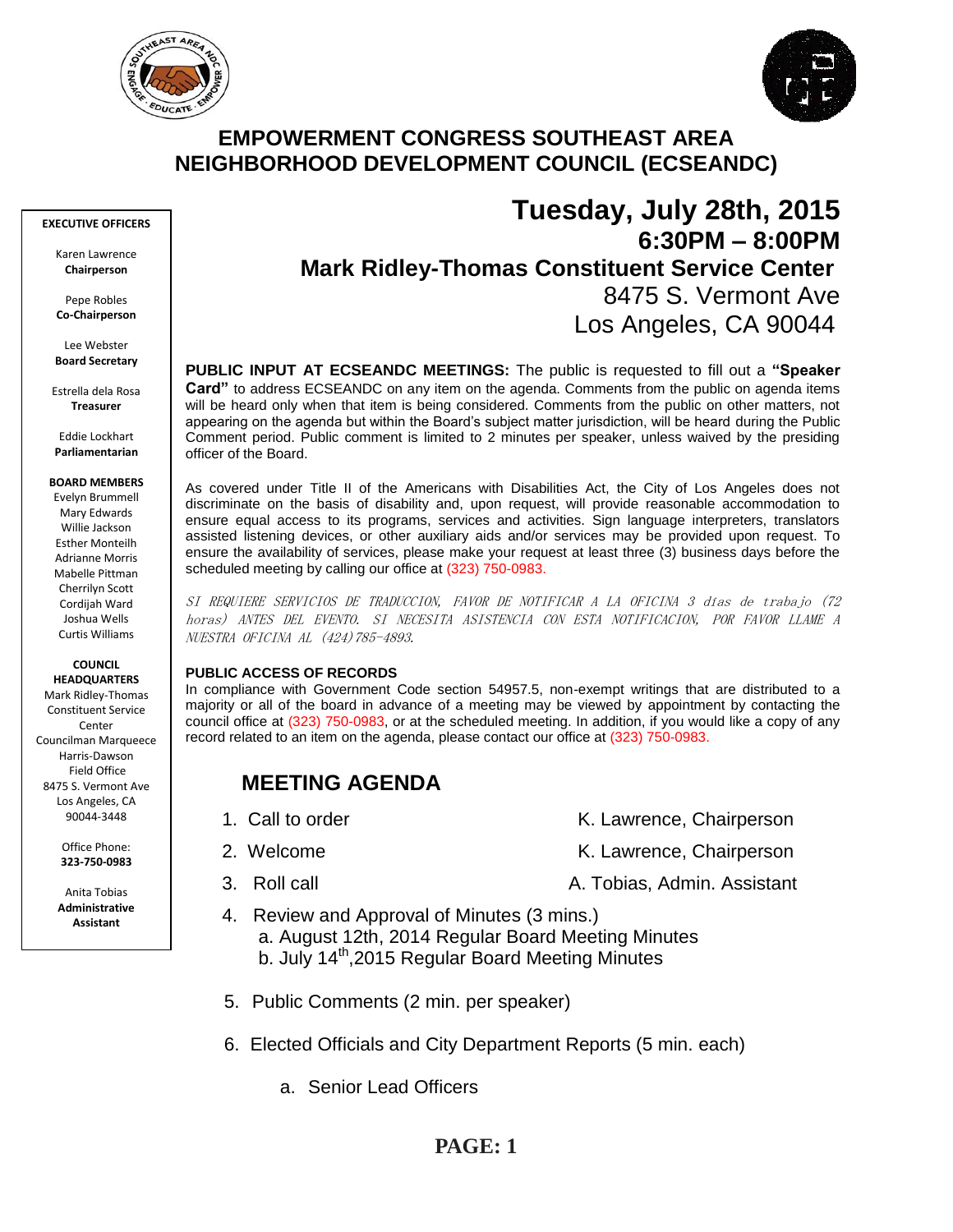- b. Council Districts 8, 9, 15
	- Certificate of Appreciation for:
		- o Loma White Senior Field Deputy, CD9
- c. Department of Neighborhood Empowerment
	- **Ethic's Training Expiration dates for**:
		- Estrella dela Rosa 9/30/2015 Mary Edwards – 8/26/2015 Curtis Williams – 8/23/2015 Cherrilyn Scott – 8/23/2015
		- **Funding Certification** ALL Board Members are IN COMPLIANCE.
		- **Taneda Larios** Neighborhood Empowerment Analyst Leaving office as of 6/12/2015 **(NO REPLACEMENT AS OF YET)**
- 7. New Business (40mins)
	- a. Presentation and Discussion regarding Avalon Gardens Public Housing Garden Project. (**Amy Kuo** – EnrichLA Development Associate)
	- b. Discussion and Board Motion regarding Watts Willowbrook Boys and Girls Club (Watts' Wild Cats) NPG request for \$ 4,800 to pay for facility rental. (**Derrick Cooper** – President/Founder LA City Wildcats Youth Organization)
	- c. Discussion and Board Motion for approval of June 2015 Monthly Expenditure Report (Ms. Dela Rosa – Treasurer)
	- d. Presentation, Discussion and Board Motion regarding "Neighborhood Council Budget Day Survey" **due by July 31st , 2015**. (Ms. Dela Rosa – Budget Day Rep)
	- e. Discussion and Board Motion regarding Board Members attendance and support at the following ECSEANDC OUTREACH EVENTS:

e1. **National Night Out** – Tues., August 4<sup>th</sup>, 2015 @ LAPD Southeast Division 3PM – 8PM

e2. **Watts Riots' 50th Year Commemoration**  Community Block Party - Sunday, August 16<sup>th</sup>, 2015 at Grant AME Church Noon – 6PM

f. Discussion and Board Motion regarding BREAKFAST with the NEW CD8 COUNCILMAN Marqueece Harris-Dawson:

## **PAGE: 2**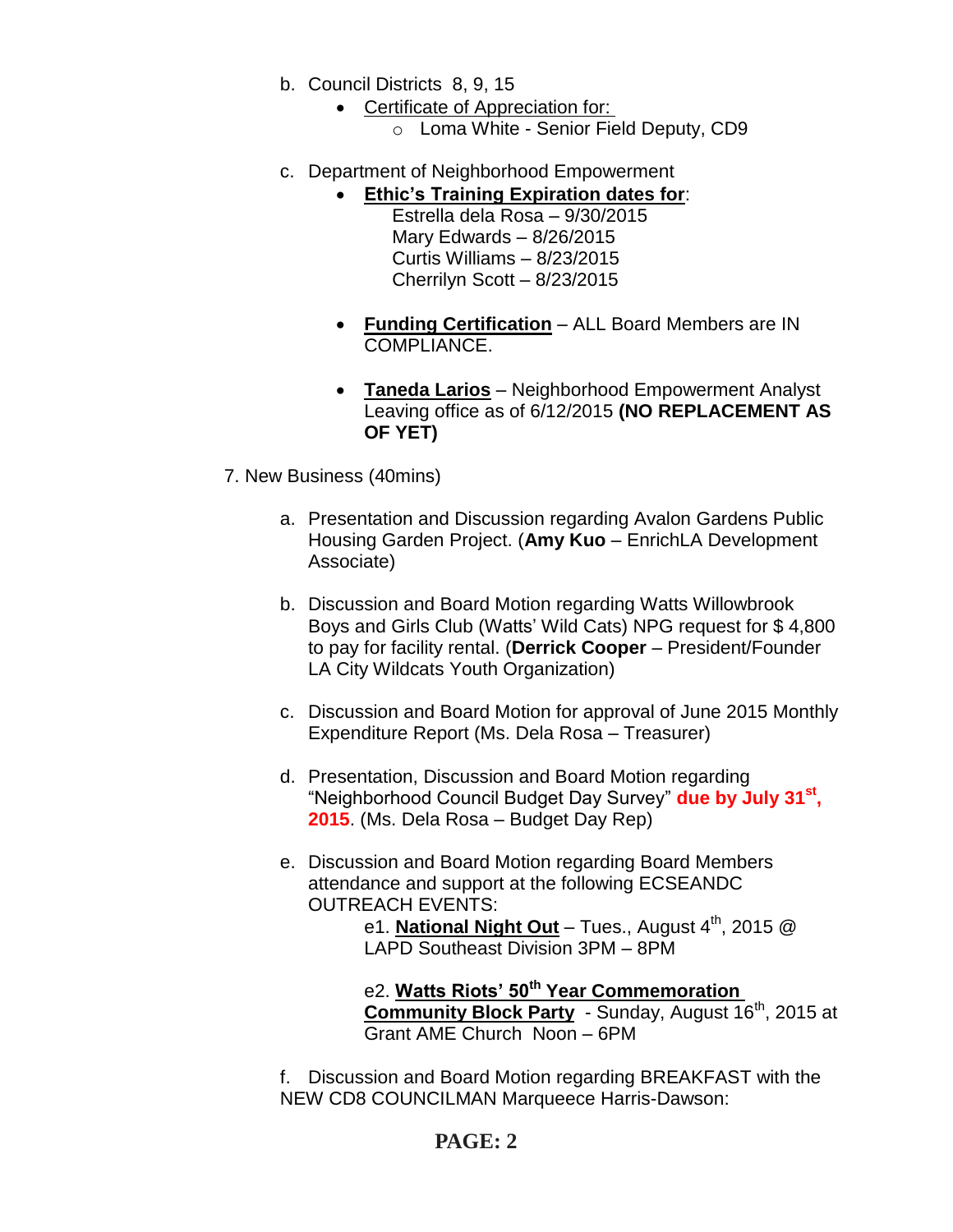- f1. Adhoc Committee Chairperson **Ms. Monteilh** f2. Adhoc Committee Members
- g. Discussion and Board Motion regarding 2015-2016 Budget **due by September 2015**:
	- g1. Self-Assessment Form
- h. Discussion and Board Motion to use Fire Department Community Room for Board Meetings.
- 8. Unfinished Business (5 min. per item)
	- a. Update regarding OUTREACH MATERIALS:
		- Website The Web Corner, Inc Rob Adams - Mail aliases
		- Door Hangers Mack Enterprises
		- Postcards Mack Enterprises
		- Business Cards United Printers
		- Badgers United Printers
	- b. Update regarding Board Removal Letters for Adrianne Morris and Cordijah Ward. **(Ms. Webster)**
	- **c.** Update, Discussion and Possible Board Motion regarding Robo-Calling as an outreach tool. **(Lee Webster & Outreach Committee.)**
	- d. Update on "CD8 End of Term Grant" for \$15,000.00 awarded to the ECSEANDC for Beautification.

### **END OF ACTION ITEMS**

Committee Reports (2 min. per committee)

- a. Budget Committee Chair **1988** E. dela Rosa
- b. Outreach Committee Chair **Danisland** J. Wells
- c. Quality of Life Committee Chair Vacant
- d. Beautification Committee Chair F. Monteilh
- e. Public Safety Committee Chair. E. Monteilh
- f. Youth/ Young Adults Comm. Chair Cordijah. Ward
- q. Land Use Committee Chair  **Vacant**
- h. Hospitality Committee Chair  **C. Scott**
- 
- 
- 
- 
- 
- 
- 
- 
- 9. **Board Vacancy:** Discussion and Possible Board Vote (5 min.) Below are the ECSEANDC vacant board seats. Please See Bylaws for Duties & Responsibilities also Article 6 section 2E page 9. **AREA REP 1B**
- 10. Board Member Comments (5 min.)
- 11. Chair Closing Comments (3 min.)
- 12. Adjournment

### **ANNOUNCEMENTS**